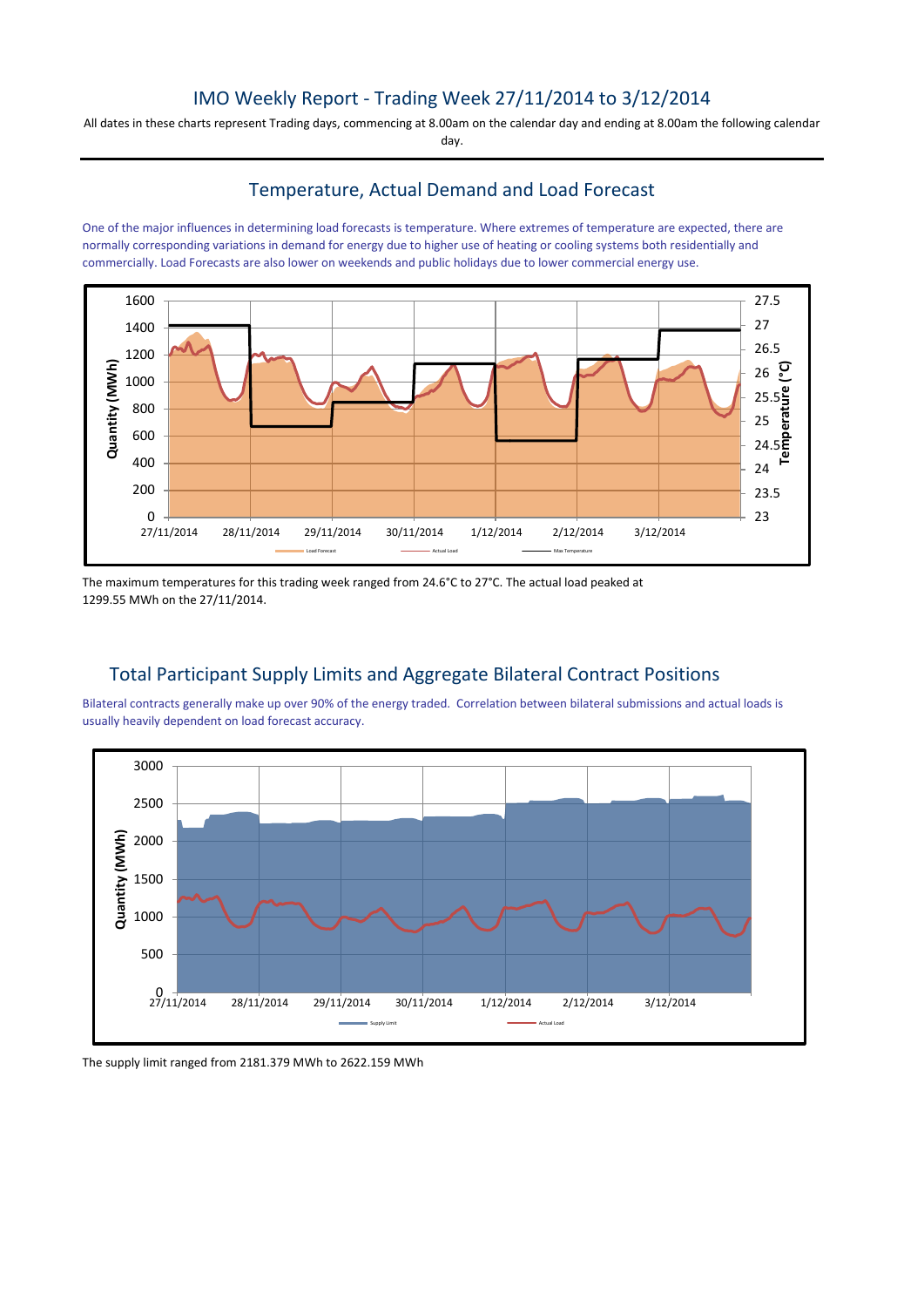#### Net Balancing Market Trades

Bilateral contracts and STEM trading are generally based on the forecast energy requirements of Participants. When the forecast requirements are higher or lower than the actual requirements for a day, this Market energy must be bought and sold in the balancing mechanism. This graph shows the estimated net balancing trades.



The majority of the balancing activity this week occurred within Balancing Supply. The maximum balancing demand for the week reached 167.1525 MWh on the 28/11/2014. The maximum balancing supply for the week reached -343.956 MWh on the 27/11/2012.

### Total Traded Energy

This chart represents a comparison between the total net energy that is traded in Bilateral Contracts, the STEM and the balancing mechanism. Balancing Supply represents cases in which the total contract position is greater than the demand and customers must supply energy back to balancing. Balancing Demand represents cases in which the total contract position is less than the demand and customers must purchase energy from balancing.



Total balancing supply equalled -10676.693 MWh whereas total balancing demand equalled 8647.235 MWh. The Total STEM Traded quantity was 14352.523 MWh, with the STEM Clearing Quantity ranging between 13.329 MWh and 110.502 MWh.